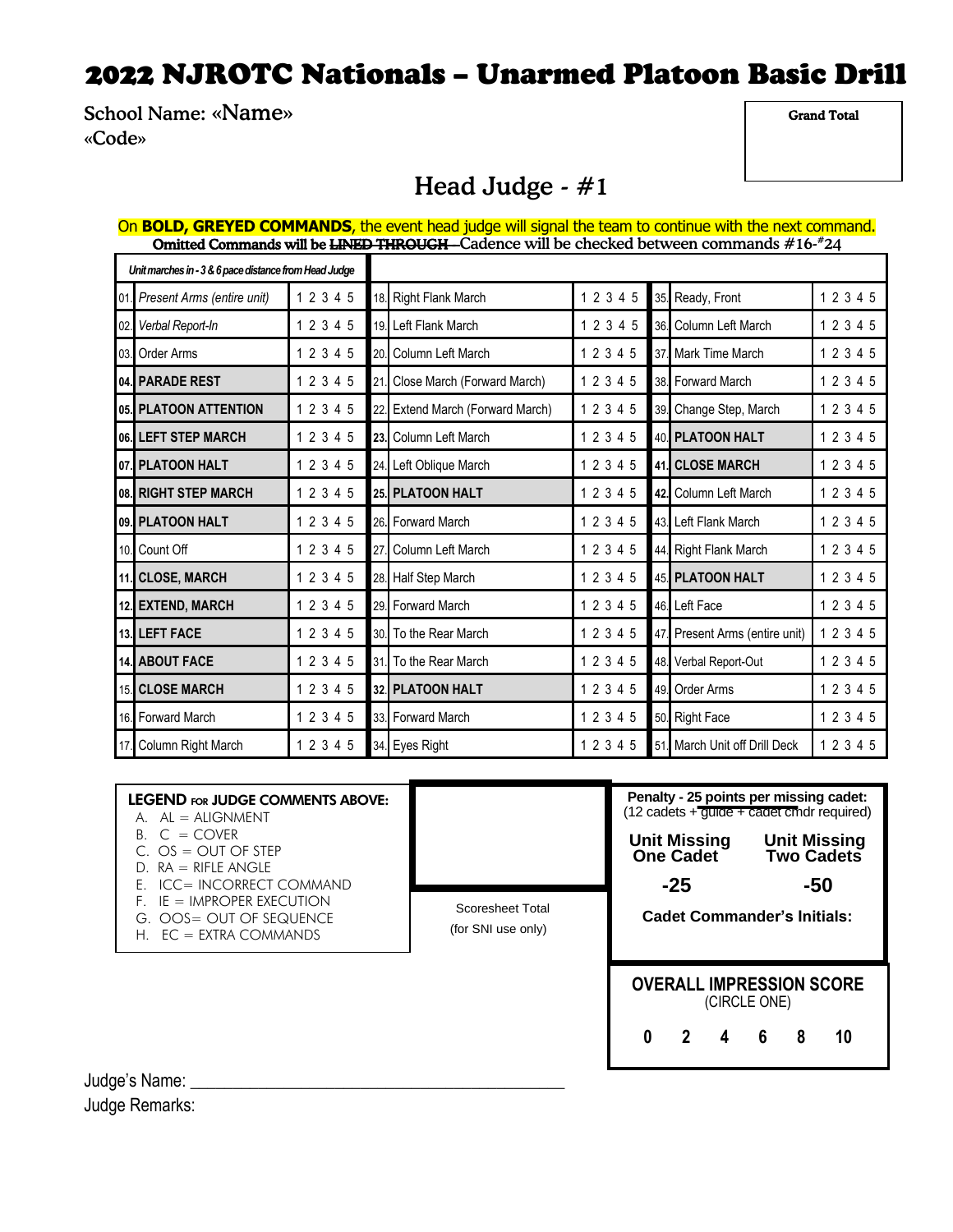School Name: «Name» «Code»

#### Judge - #2

| <b>Omitted Commands will be <del>Ling D THROUGH -</del> C</b> adence will be checked between commands #16-"24 |           |     |                              |  |  |           |  |  |                                |           |  |
|---------------------------------------------------------------------------------------------------------------|-----------|-----|------------------------------|--|--|-----------|--|--|--------------------------------|-----------|--|
| Unit marches in - 3 & 6 pace distance from Head Judge                                                         |           |     |                              |  |  |           |  |  |                                |           |  |
| 01. Present Arms (entire unit)                                                                                | 1 2 3 4 5 |     | 18. Right Flank March        |  |  | 1 2 3 4 5 |  |  | 35. Ready, Front               | 12345     |  |
| 02. Verbal Report-In                                                                                          | 1 2 3 4 5 |     | 19. Left Flank March         |  |  | 1 2 3 4 5 |  |  | 36. Column Left March          | 12345     |  |
| 03. Order Arms                                                                                                | 1 2 3 4 5 | 20. | Column Left March            |  |  | 1 2 3 4 5 |  |  | 37. Mark Time March            | 12345     |  |
| 04. PARADE REST                                                                                               | 1 2 3 4 5 | 21. | Close March (Forward March)  |  |  | 1 2 3 4 5 |  |  | 38. Forward March              | 1 2 3 4 5 |  |
| 05. PLATOON ATTENTION                                                                                         | 1 2 3 4 5 |     | Extend March (Forward March) |  |  | 1 2 3 4 5 |  |  | 39. Change Step, March         | 12345     |  |
| 06. LEFT STEP MARCH                                                                                           | 1 2 3 4 5 |     | 23. Column Left March        |  |  | 12345     |  |  | 40. PLATOON HALT               | 1 2 3 4 5 |  |
| 07. PLATOON HALT                                                                                              | 1 2 3 4 5 |     | 24. Left Oblique March       |  |  | 12345     |  |  | <b>41. CLOSE MARCH</b>         | 1 2 3 4 5 |  |
| 08. RIGHT STEP MARCH                                                                                          | 1 2 3 4 5 |     | 25. PLATOON HALT             |  |  | 1 2 3 4 5 |  |  | 42. Column Left March          | 1 2 3 4 5 |  |
| 09. PLATOON HALT                                                                                              | 1 2 3 4 5 |     | 26. Forward March            |  |  | 1 2 3 4 5 |  |  | 43. Left Flank March           | 1 2 3 4 5 |  |
| 10. Count Off                                                                                                 | 1 2 3 4 5 | 27. | Column Left March            |  |  | 1 2 3 4 5 |  |  | 44. Right Flank March          | 1 2 3 4 5 |  |
| 11. CLOSE, MARCH                                                                                              | 1 2 3 4 5 |     | 28. Half Step March          |  |  | 12345     |  |  | 45. PLATOON HALT               | 1 2 3 4 5 |  |
| 12. EXTEND, MARCH                                                                                             | 1 2 3 4 5 |     | 29. Forward March            |  |  | 1 2 3 4 5 |  |  | 46. Left Face                  | 1 2 3 4 5 |  |
| 13. LEFT FACE                                                                                                 | 1 2 3 4 5 |     | 30. To the Rear March        |  |  | 1 2 3 4 5 |  |  | 47. Present Arms (entire unit) | 1 2 3 4 5 |  |
| 14. ABOUT FACE                                                                                                | 1 2 3 4 5 |     | 31. To the Rear March        |  |  | 1 2 3 4 5 |  |  | 48. Verbal Report-Out          | 1 2 3 4 5 |  |
| 15. CLOSE MARCH                                                                                               | 1 2 3 4 5 |     | 32. PLATOON HALT             |  |  | 1 2 3 4 5 |  |  | 49. Order Arms                 | 1 2 3 4 5 |  |
| 16. Forward March                                                                                             | 1 2 3 4 5 |     | 33. Forward March            |  |  | 1 2 3 4 5 |  |  | 50. Right Face                 | 1 2 3 4 5 |  |
| 17. Column Right March                                                                                        | 1 2 3 4 5 |     | 34. Eyes Right               |  |  | 1 2 3 4 5 |  |  | 51. March Unit off Drill Deck  | 12345     |  |

#### On **BOLD, GREYED COMMANDS**, the event head judge will signal the team to continue with the next command. **Omitted Commands will be <del>LINED THROUGH</del>--**Cadence will be checked between commands #16-\*24

| <b>LEGEND FOR JUDGE COMMENTS ABOVE:</b><br>$A.$ AL = ALIGNMENT                               |                  |  | (CIRCLE ONE)                        |  | <b>OVERALL IMPRESSION SCORE</b> |  |
|----------------------------------------------------------------------------------------------|------------------|--|-------------------------------------|--|---------------------------------|--|
| $B. C = COVER$<br>$C. OS = OUT OF STEP$<br>$D$ RA = RIFIF ANGIF<br>E. ICC= INCORRECT COMMAND |                  |  | $0 \quad 2 \quad 4 \quad 6 \quad 8$ |  |                                 |  |
| $F = IMPROPER EXFCUTION$<br>G. OOS= OUT OF SEQUENCE                                          | Scoresheet Total |  |                                     |  |                                 |  |

H. EC = EXTRA COMMANDS

(for SNI use only)

Judge's Name: Judge Remarks: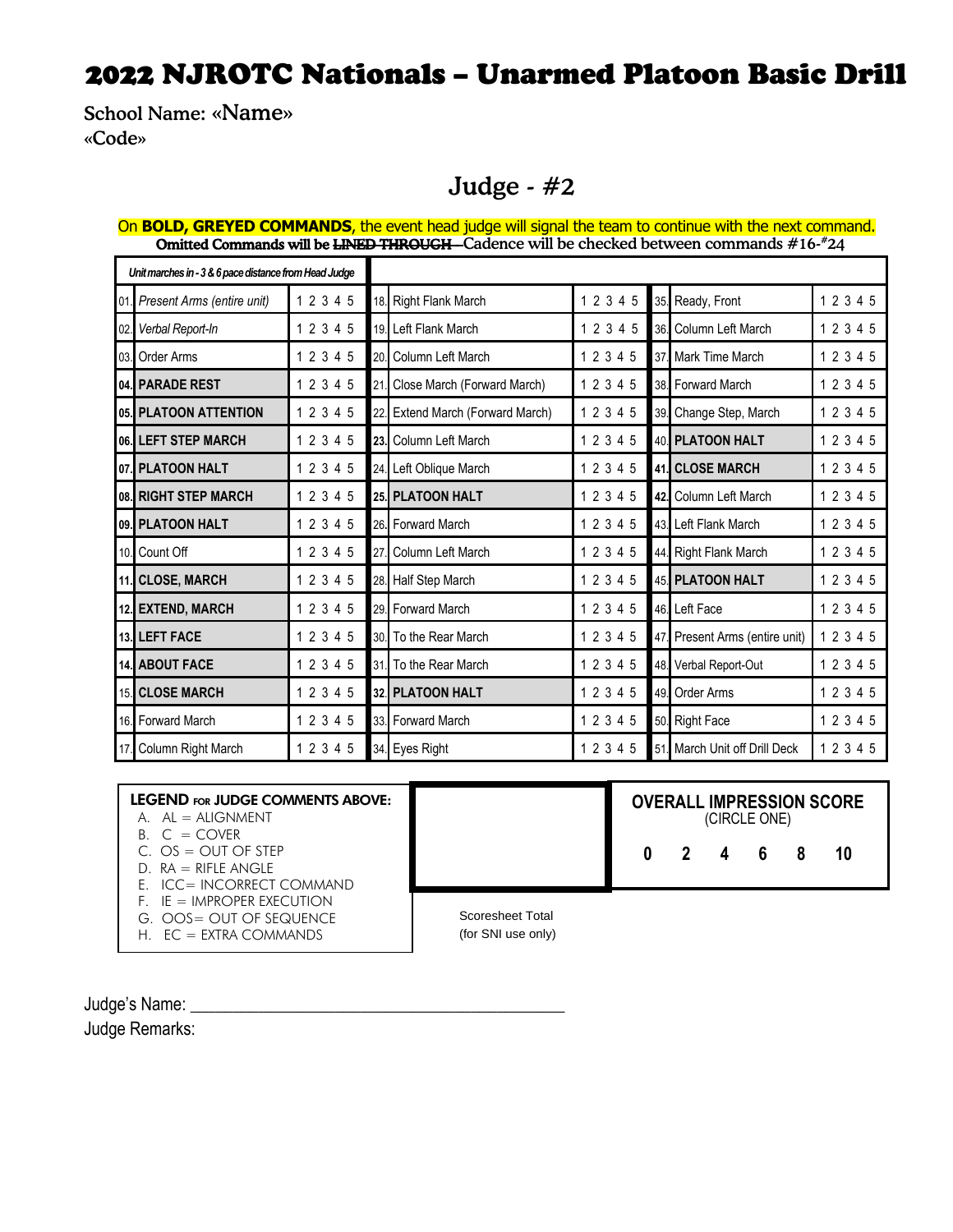School Name: «Name» «Code»

### Judge - #3

|                                                       | <b>rea communes will be bit ably THROOCH</b> - cauched will be checked between communities # 10 - 24. |           |     |                              |           |  |                                |           |  |  |  |  |
|-------------------------------------------------------|-------------------------------------------------------------------------------------------------------|-----------|-----|------------------------------|-----------|--|--------------------------------|-----------|--|--|--|--|
| Unit marches in - 3 & 6 pace distance from Head Judge |                                                                                                       |           |     |                              |           |  |                                |           |  |  |  |  |
|                                                       | 01. Present Arms (entire unit)                                                                        | 1 2 3 4 5 |     | 18. Right Flank March        | 1 2 3 4 5 |  | 35. Ready, Front               | 1 2 3 4 5 |  |  |  |  |
| 02.                                                   | Verbal Report-In                                                                                      | 1 2 3 4 5 |     | 19. Left Flank March         | 1 2 3 4 5 |  | 36. Column Left March          | 1 2 3 4 5 |  |  |  |  |
|                                                       | 03. Order Arms                                                                                        | 1 2 3 4 5 |     | 20. Column Left March        | 1 2 3 4 5 |  | 37. Mark Time March            | 1 2 3 4 5 |  |  |  |  |
|                                                       | 04. PARADE REST                                                                                       | 1 2 3 4 5 | 21  | Close March (Forward March)  | 1 2 3 4 5 |  | 38. Forward March              | 1 2 3 4 5 |  |  |  |  |
|                                                       | 05. PLATOON ATTENTION                                                                                 | 1 2 3 4 5 | 22  | Extend March (Forward March) | 1 2 3 4 5 |  | 39. Change Step, March         | 1 2 3 4 5 |  |  |  |  |
|                                                       | 06. LEFT STEP MARCH                                                                                   | 1 2 3 4 5 | 23. | Column Left March            | 1 2 3 4 5 |  | 40. PLATOON HALT               | 1 2 3 4 5 |  |  |  |  |
|                                                       | 07. PLATOON HALT                                                                                      | 1 2 3 4 5 |     | 24. Left Oblique March       | 1 2 3 4 5 |  | 41. CLOSE MARCH                | 1 2 3 4 5 |  |  |  |  |
|                                                       | 08. RIGHT STEP MARCH                                                                                  | 1 2 3 4 5 |     | 25. PLATOON HALT             | 1 2 3 4 5 |  | 42. Column Left March          | 12345     |  |  |  |  |
|                                                       | 09. PLATOON HALT                                                                                      | 1 2 3 4 5 |     | 26. Forward March            | 1 2 3 4 5 |  | 43. Left Flank March           | 12345     |  |  |  |  |
|                                                       | 10. Count Off                                                                                         | 1 2 3 4 5 | 27. | Column Left March            | 1 2 3 4 5 |  | 44. Right Flank March          | 1 2 3 4 5 |  |  |  |  |
|                                                       | 11. CLOSE, MARCH                                                                                      | 1 2 3 4 5 |     | 28. Half Step March          | 1 2 3 4 5 |  | 45. PLATOON HALT               | 12345     |  |  |  |  |
|                                                       | 12. EXTEND, MARCH                                                                                     | 1 2 3 4 5 |     | 29. Forward March            | 1 2 3 4 5 |  | 46. Left Face                  | 12345     |  |  |  |  |
|                                                       | 13. LEFT FACE                                                                                         | 1 2 3 4 5 |     | 30. To the Rear March        | 1 2 3 4 5 |  | 47. Present Arms (entire unit) | 1 2 3 4 5 |  |  |  |  |
|                                                       | 14. ABOUT FACE                                                                                        | 1 2 3 4 5 |     | 31. To the Rear March        | 1 2 3 4 5 |  | 48. Verbal Report-Out          | 1 2 3 4 5 |  |  |  |  |
|                                                       | 15. CLOSE MARCH                                                                                       | 1 2 3 4 5 |     | <b>32. PLATOON HALT</b>      | 1 2 3 4 5 |  | 49. Order Arms                 | 1 2 3 4 5 |  |  |  |  |
|                                                       | 16. Forward March                                                                                     | 1 2 3 4 5 |     | 33. Forward March            | 1 2 3 4 5 |  | 50. Right Face                 | 1 2 3 4 5 |  |  |  |  |
|                                                       | 17. Column Right March                                                                                | 1 2 3 4 5 |     | 34. Eyes Right               | 1 2 3 4 5 |  | 51. March Unit off Drill Deck  | 12345     |  |  |  |  |

#### On **BOLD, GREYED COMMANDS**, the event head judge will signal the team to continue with the next command. **Omitted Commands will be <del>LINED THROUGH</del> -** Cadence will be checked between commands #16-#24.

| <b>LEGEND FOR JUDGE COMMENTS ABOVE:</b><br>$A.$ AL = ALIGNMENT<br>$B. C = COVER$ |                  |  | (CIRCLE ONE)        |  | <b>OVERALL IMPRESSION SCORE</b> |
|----------------------------------------------------------------------------------|------------------|--|---------------------|--|---------------------------------|
| $C. OS = OUT OF STEP$<br>$D. RA = RIFLE ANGLE$<br>E. ICC= INCORRECT COMMAND      |                  |  | $0 \t2 \t4 \t6 \t8$ |  |                                 |
| $F_{\perp}$ IE = IMPROPER EXECUTION<br>G. OOS= OUT OF SEQUENCE                   | Scoresheet Total |  |                     |  |                                 |

H. EC = EXTRA COMMANDS

(for SNI use only)

Judge's Name: Judge Remarks: